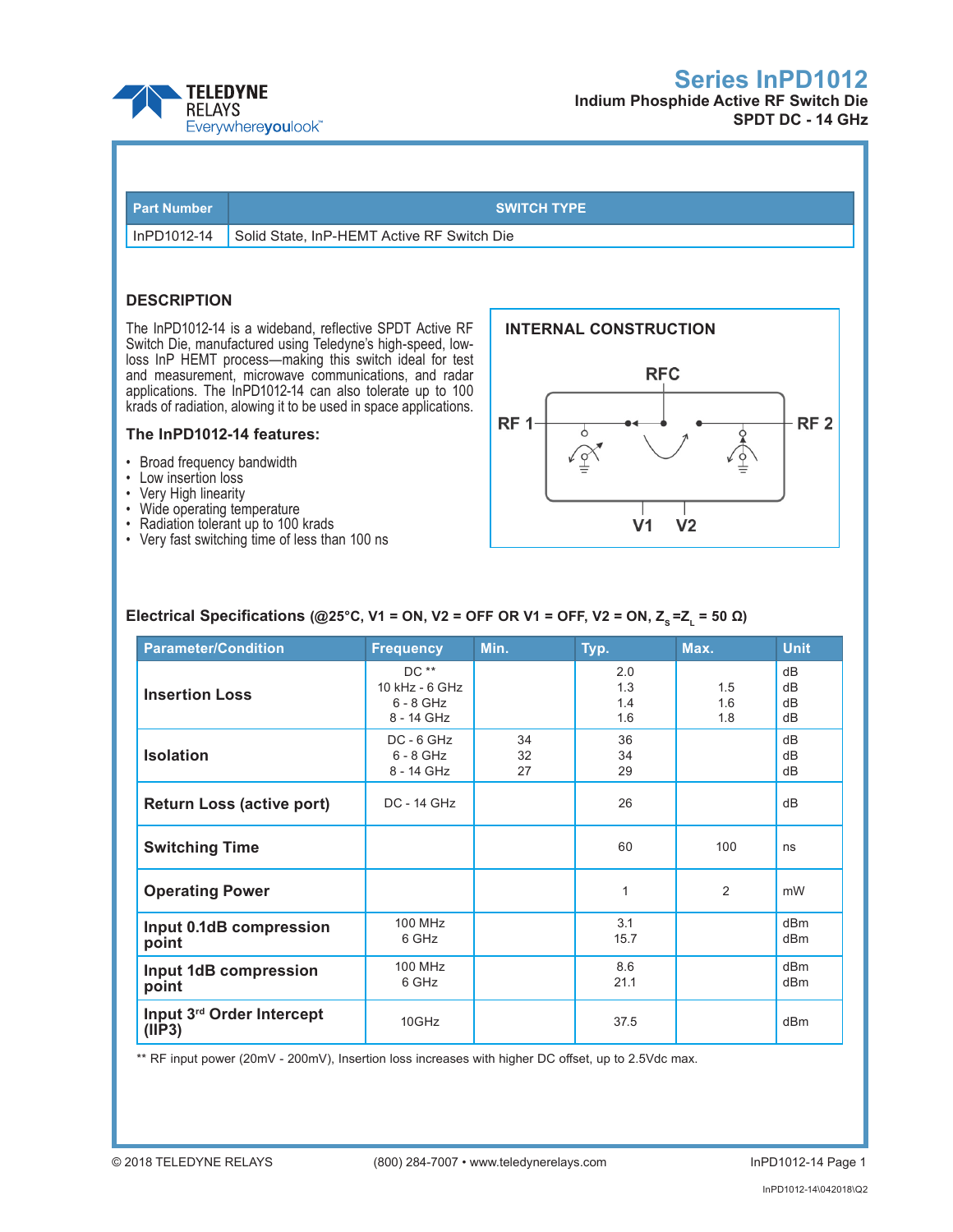

**Indium Phosphide Active RF Switch Die SPDT DC - 14 GHz**



InPD1012-14 Page 2 SPECIFICATIONS ARE SUBJECT TO CHANGE WITHOUT NOTICE © 2018 TELEDYNE RELAYS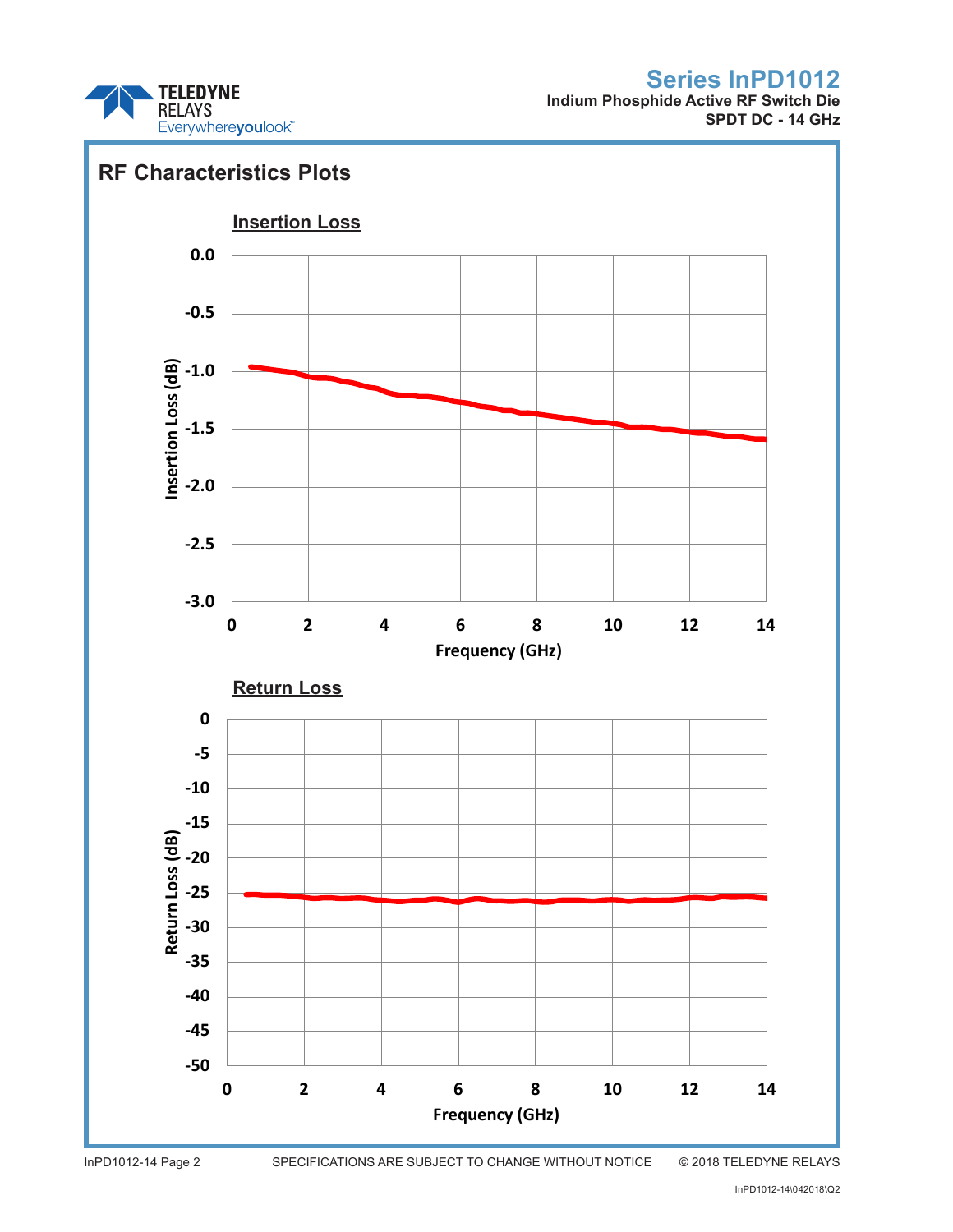

**Indium Phosphide Active RF Switch Die SPDT DC - 14 GHz**



## **Physical Specifications**

| <b>Parameter</b>                                                 | Min.      | Typ.      | Max.      | <b>Unit</b> |
|------------------------------------------------------------------|-----------|-----------|-----------|-------------|
| Die Size, Singulated (x,y)<br>maximum tolerance = $\pm 10 \mu$ m | 820 x 950 | 830 x 960 | 840 x 970 | µm          |
| <b>Wafer Thickness</b>                                           | 615       | 625       | 635       | μm          |
| <b>Bump Pitch</b>                                                | 150       |           |           | μm          |
| <b>Bump Height</b>                                               | 50        | 60        | 70        | µm          |
| <b>Bump Diameter</b>                                             |           | 79        |           | µm          |
| <b>UBM Diameter</b>                                              | 65        | 69        | 74        | µm          |

## **Environmental Specifications**

| <b>Operating Temperature</b><br>Range | $-65$     | $+125$ | $^{\circ}C$ |
|---------------------------------------|-----------|--------|-------------|
| <b>Storage Temperature</b><br>Range*  | -65       | $+125$ | °C          |
| <b>ESD Sensitivity (HBM)</b>          | Class 1   |        |             |
| <b>MSL Sensitivity</b>                | TRD       |        |             |
| <b>Radiation Tolerance</b>            | 100 krads |        |             |